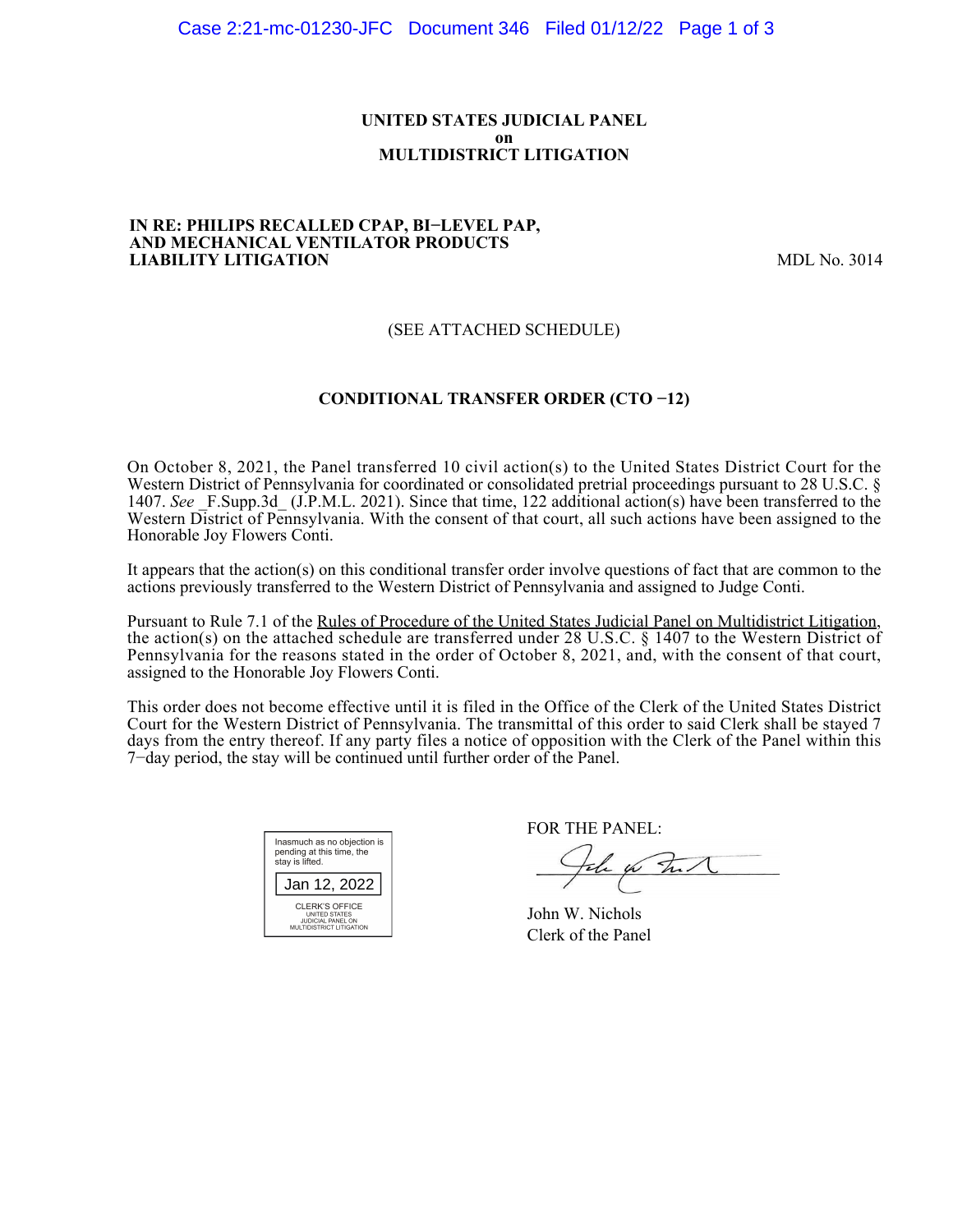#### **IN RE: PHILIPS RECALLED CPAP, BI−LEVEL PAP, AND MECHANICAL VENTILATOR PRODUCTS LIABILITY LITIGATION** MDL No. 3014

## **SCHEDULE CTO−12 − TAG−ALONG ACTIONS**

| <b>DIST</b>                 | DIV.                             | <b>C.A.NO.</b>                                               | <b>CASE CAPTION</b>                                                                                                                                                              |
|-----------------------------|----------------------------------|--------------------------------------------------------------|----------------------------------------------------------------------------------------------------------------------------------------------------------------------------------|
| <b>CALIFORNIA EASTERN</b>   |                                  |                                                              |                                                                                                                                                                                  |
| CAE<br>CAE                  | $\overline{2}$<br>$\overline{2}$ | $21 - 02305$<br>$21 - 02306$                                 | Morris v. Koninklijke Philips NV et al<br>Rose v. Koninklijke Philips NV et al                                                                                                   |
| <b>FLORIDA NORTHERN</b>     |                                  |                                                              |                                                                                                                                                                                  |
| <b>FLN</b>                  | 3                                | $21 - 04244$                                                 | MITCHELL v. KONINKLIJKE PHILIPS NV et al                                                                                                                                         |
| <b>ILLINOIS CENTRAL</b>     |                                  |                                                              |                                                                                                                                                                                  |
| ILC                         | 3                                | $21 - 03268$                                                 | Engelbrecht v. Philips North America LLC et al                                                                                                                                   |
| <b>MASSACHUSETTS</b>        |                                  |                                                              |                                                                                                                                                                                  |
| MA<br><b>MA</b><br>MA<br>MA | 1<br>1<br>1<br>1                 | $21 - 12111$<br>$21 - 12112$<br>$21 - 12114$<br>$21 - 12115$ | Marsh v. Philips North America LLC et al<br>Olive v. Philips North America, LLC et al<br>Speller v. Philips North America, LLC et al<br>Wood v. Philips North America, LLC et al |
| NEW YORK SOUTHERN           |                                  |                                                              |                                                                                                                                                                                  |
| <b>NYS</b>                  | 7                                | $21 - 10780$                                                 | Corrigan et al v. Philips RS North America LLC et al                                                                                                                             |
| PENNSYLVANIA EASTERN        |                                  |                                                              |                                                                                                                                                                                  |
| <del>PAE</del>              | $\overline{2}$                   | <del>21–05674</del>                                          | <b>TRAVERA v. KONINKLIJKE PHILIPS N.V. et al.</b><br>Opposed 1/11/2022                                                                                                           |
| <b>TEXAS NORTHERN</b>       |                                  |                                                              |                                                                                                                                                                                  |
| <b>TXN</b>                  | 3                                | $21 - 03157$                                                 | Gentry v. Philips North America LLC et al                                                                                                                                        |
| <b>TEXAS SOUTHERN</b>       |                                  |                                                              |                                                                                                                                                                                  |
| <b>TXS</b><br><b>TXS</b>    | 4<br>4                           | $21 - 03754$<br>$21 - 04079$                                 | Obidi v. Philips North America LLC et al<br>Gebhardt v. Philips North America LLC et al                                                                                          |
| <b>VIRGINIA WESTERN</b>     |                                  |                                                              |                                                                                                                                                                                  |
| <b>VAW</b>                  | $\mathbf{1}$                     | $21 - 00052$                                                 | Marshall v. Philips North America LLC et al                                                                                                                                      |
|                             |                                  |                                                              |                                                                                                                                                                                  |